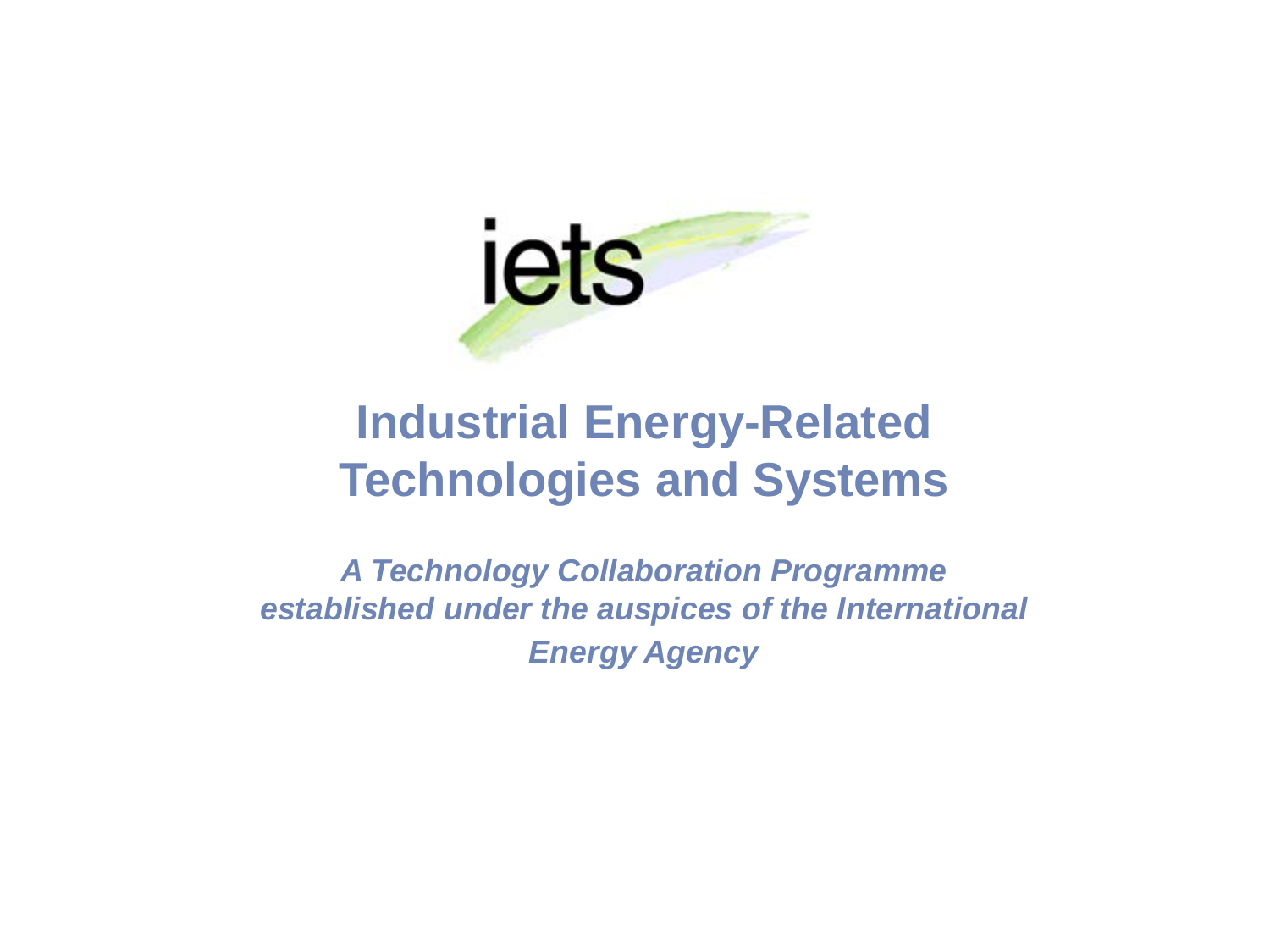## Countries participating in IETS

- Austria: The Climate and Energy Fund of the Austrian Federal Government
- Belgium: University of Liège and VITO Flemish Institute for Technological Research NV
- Denmark: Danish Energy Agency
- Germany: Forschungszentrum Jülich GmbH
- Korea: Korea Institute of Energy Technology Evaluation and Planning (KETEP)
- Netherlands: RVO Netherlands Enterprise Agency
- Norway: ENOVA SF
- Portugal: Instituto Superior Técnico, University of Lisbon
- Sweden: Swedish Energy Agency
- United States: U.S. Department of Energy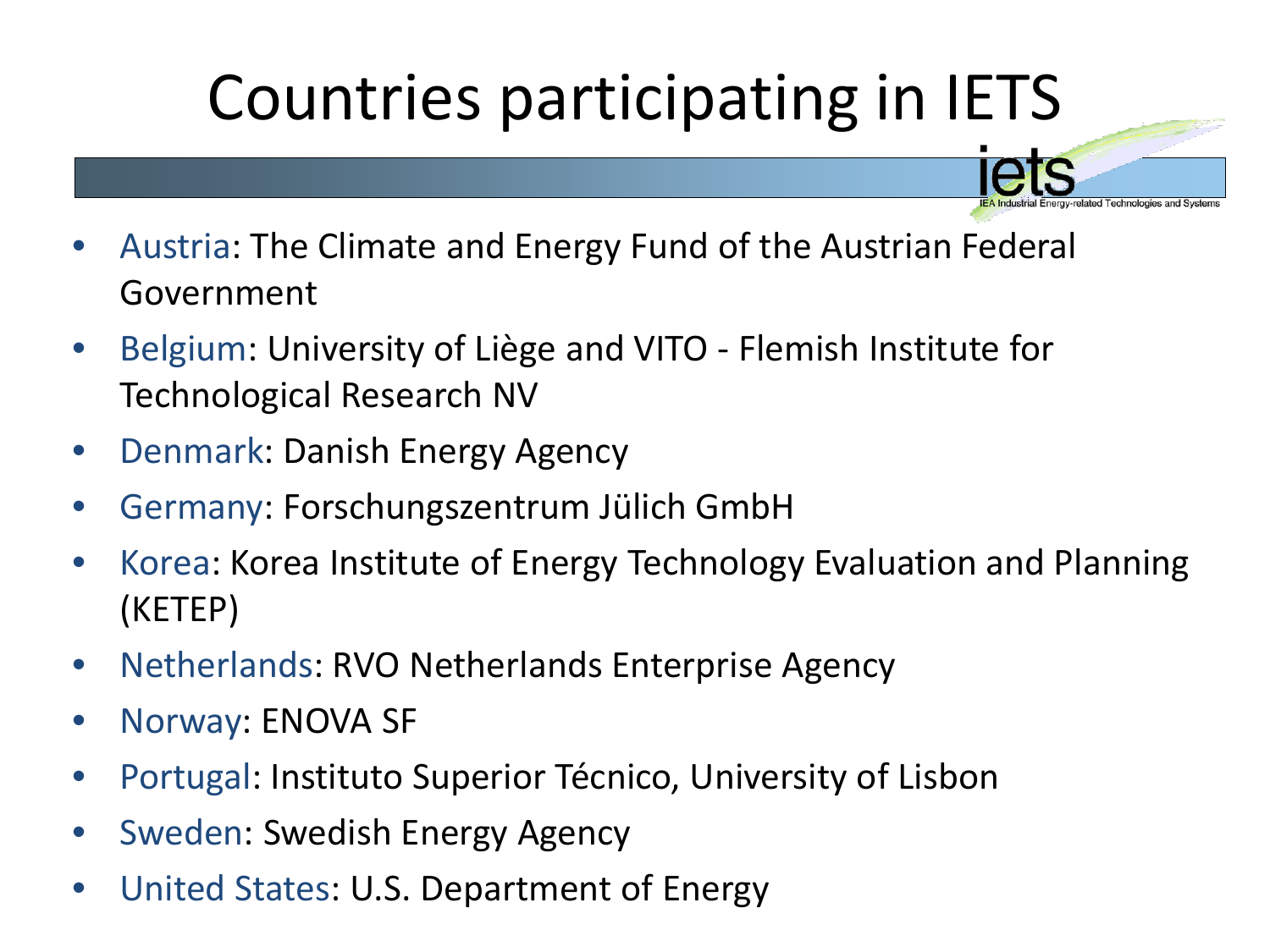# The IETS Annexes

The core of the IETS activities is carried out in so called Annexes. Current on-going Annexes include:

- Annex IX Energy Efficient Separation Technologies Systems
- Annex XI Industry-based Biorefineries
- Annex XIII Industrial Heat Pumps
- Annex XIV Process integration in the iron and steel industry
- Annex XV Industrial Excess Heat Recovery
- Annex XVI Energy Efficiency in SME´s
- Annex XVII Membrane filtration for energy-efficient separation of lignocellulosic biomass components

*For more information about IETS*: http://www.iea-industry.org/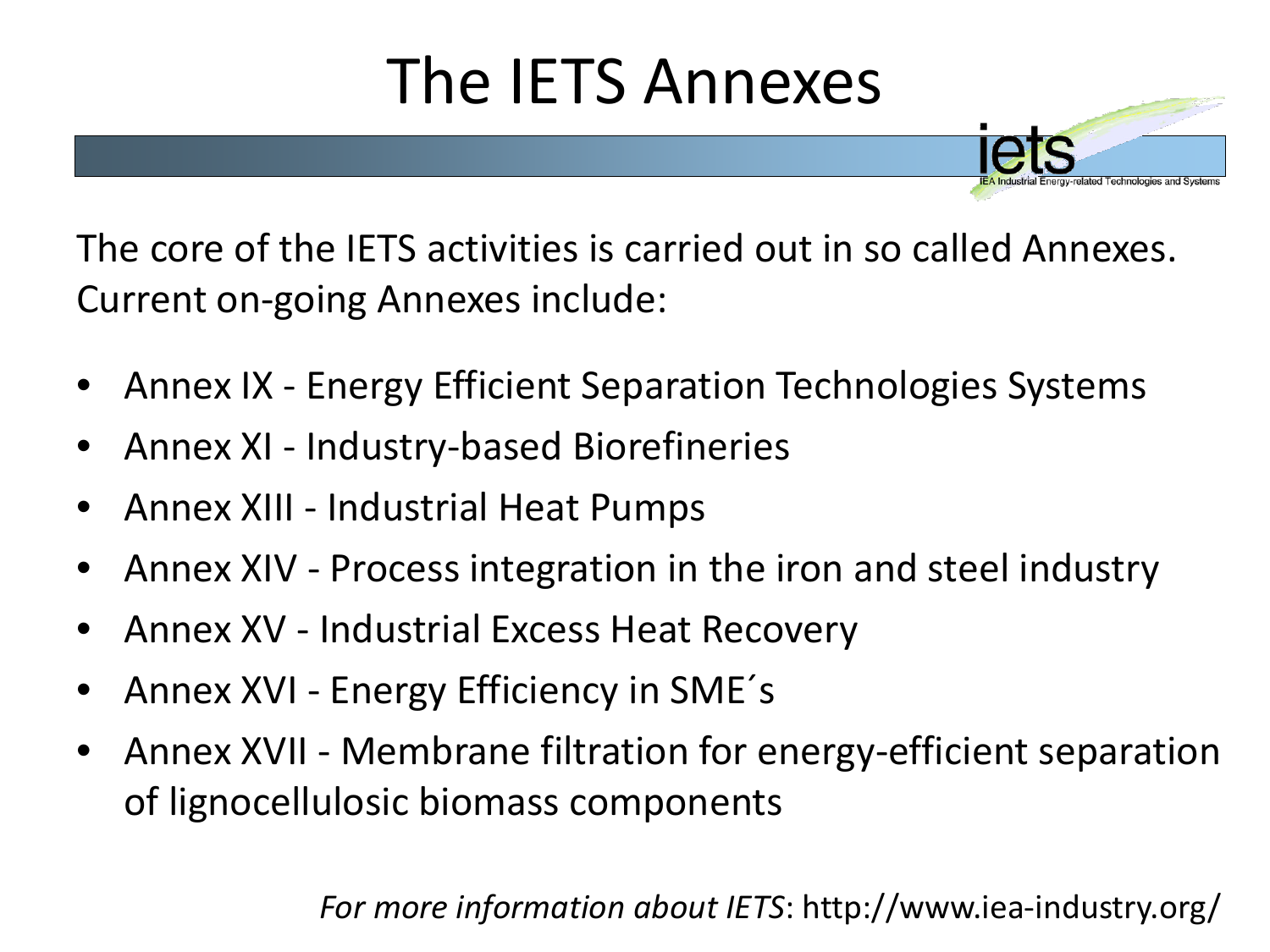# Strategy

- Develop long-standing annexes in strategic areas
- Develop National Support Groups
- Allow non-IETS organisations as sponsors
- Work more slosely with other TCP:s
- Include industry-specific as well as cross-cutting technologies and systems
- Increase the number of workshops/conferences on GHG mitigation opportunities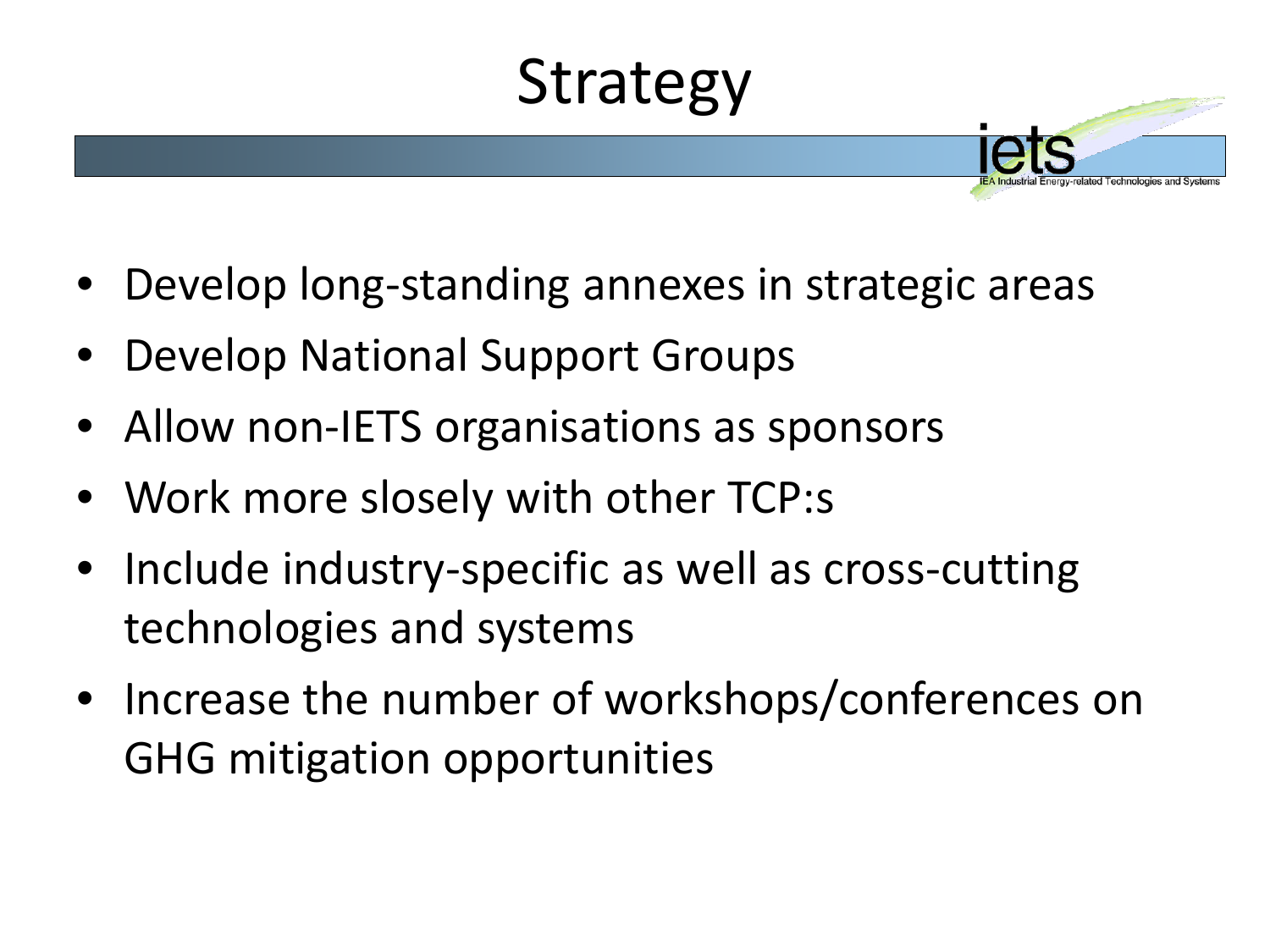# New Annex development structure

lated Technologies and Systems

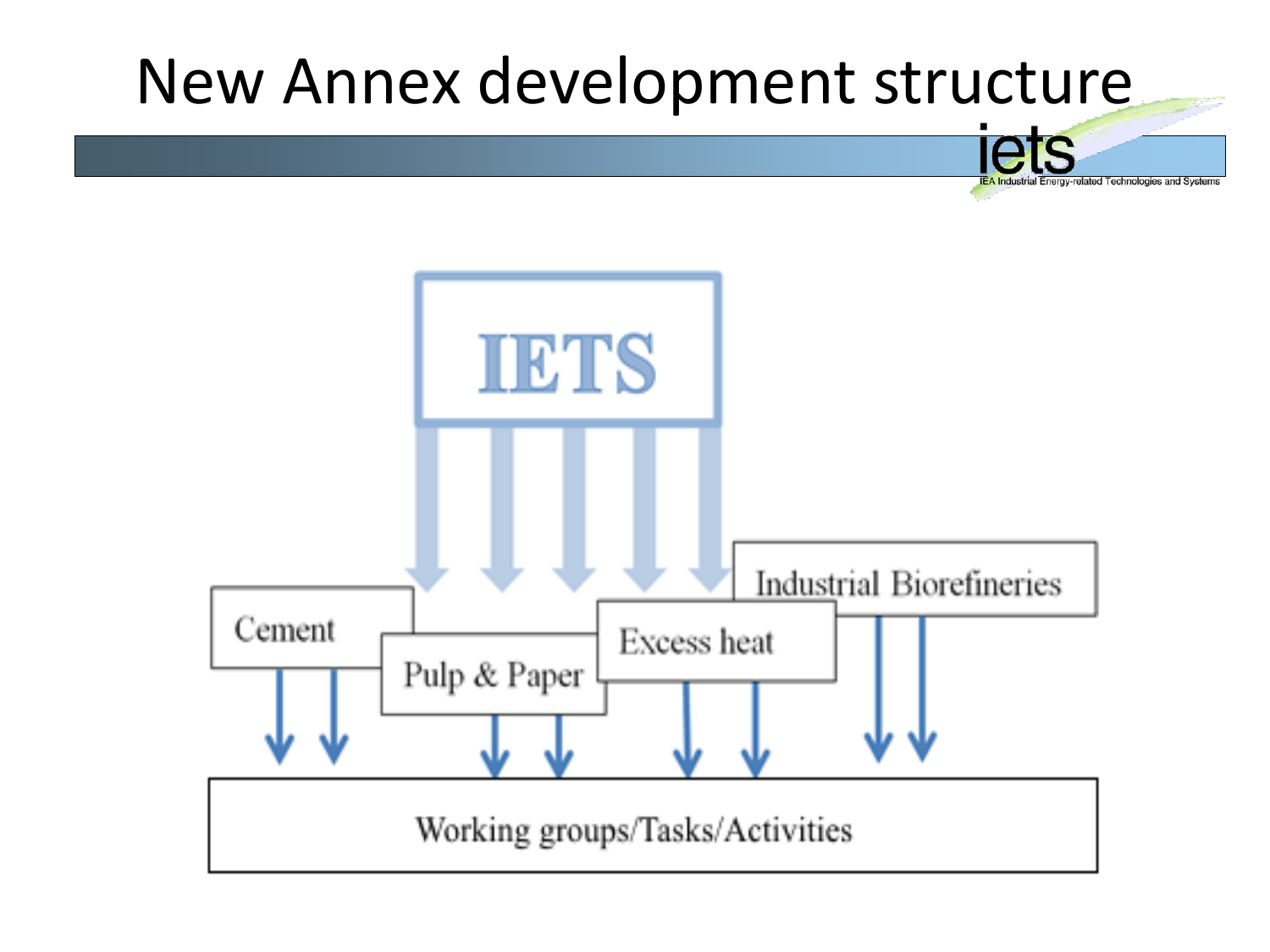### Industry Involvement

- The interest from industry in IETS is increasing due to higher demands/interests for energy efficiency and GHG mitigation
- The industry interest is on the Annex level and not so much on the TCP level
- Interest from national joint industry-academia projects/consortia to participate in annexes
- A matrix on interest in different technologies in different industry types and countries has been developed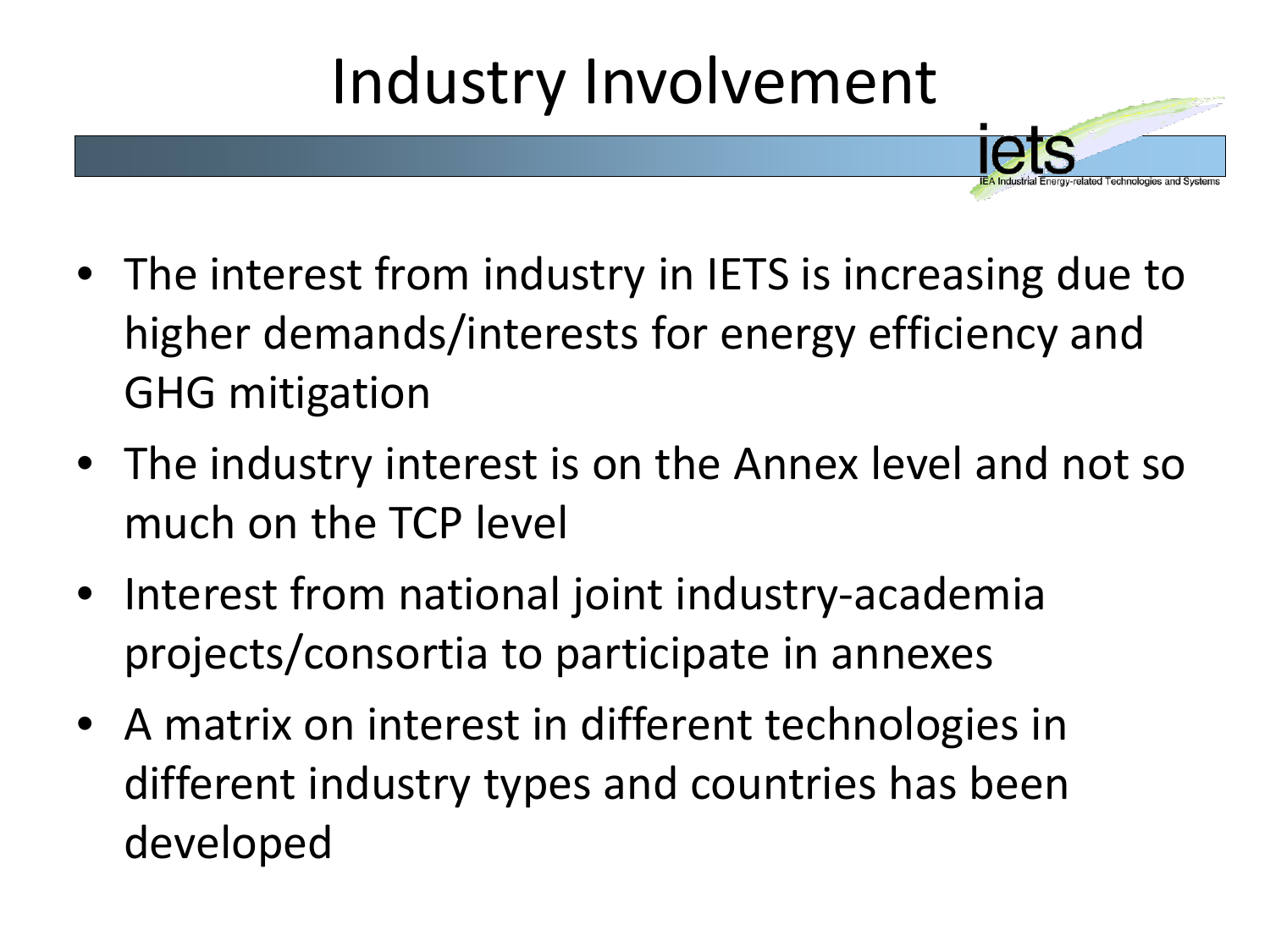# Planned Annexes

- Industrial automation and digitalization from an energy perspective
- Electrification in industry
- Long-term evaluation of novel industrial processes and systems
	- (Ex-ante evaluation)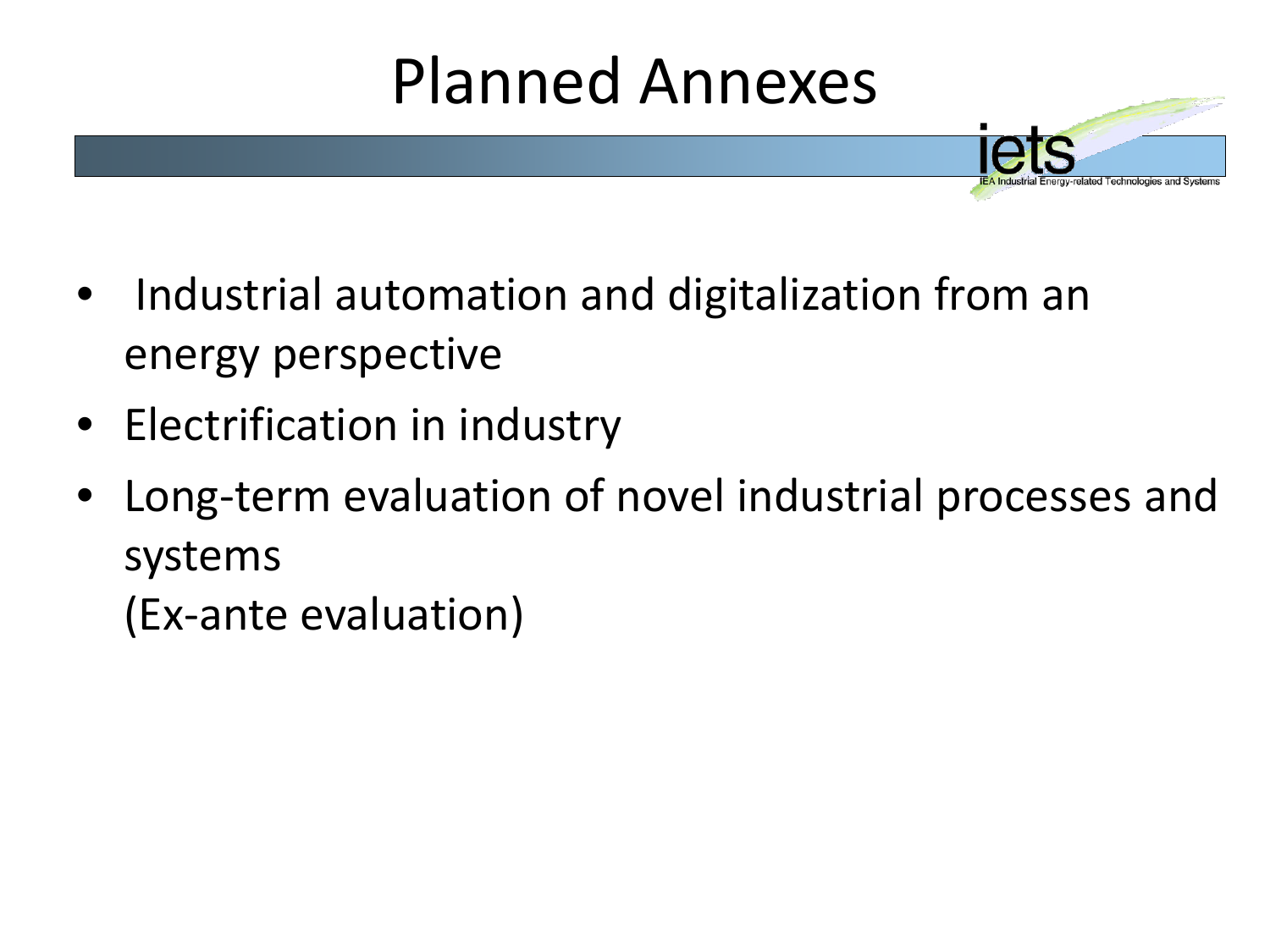# Workshops

- International process integration workshop, Berlin April 4-5 The role of PI for industrial GHG mitigation, by invitation International report on opportunities
- Bioenergy week jointly with IEA, Bioenergy, Gothenburg Mai 15-19

Joint workshop on large industrial biorefineries

- ExCo meetings
- IEA Bioenergy task activities
- Workshop on Multiple Benefits in process industry
- Workshop on digitalisation and automation for energy efficiency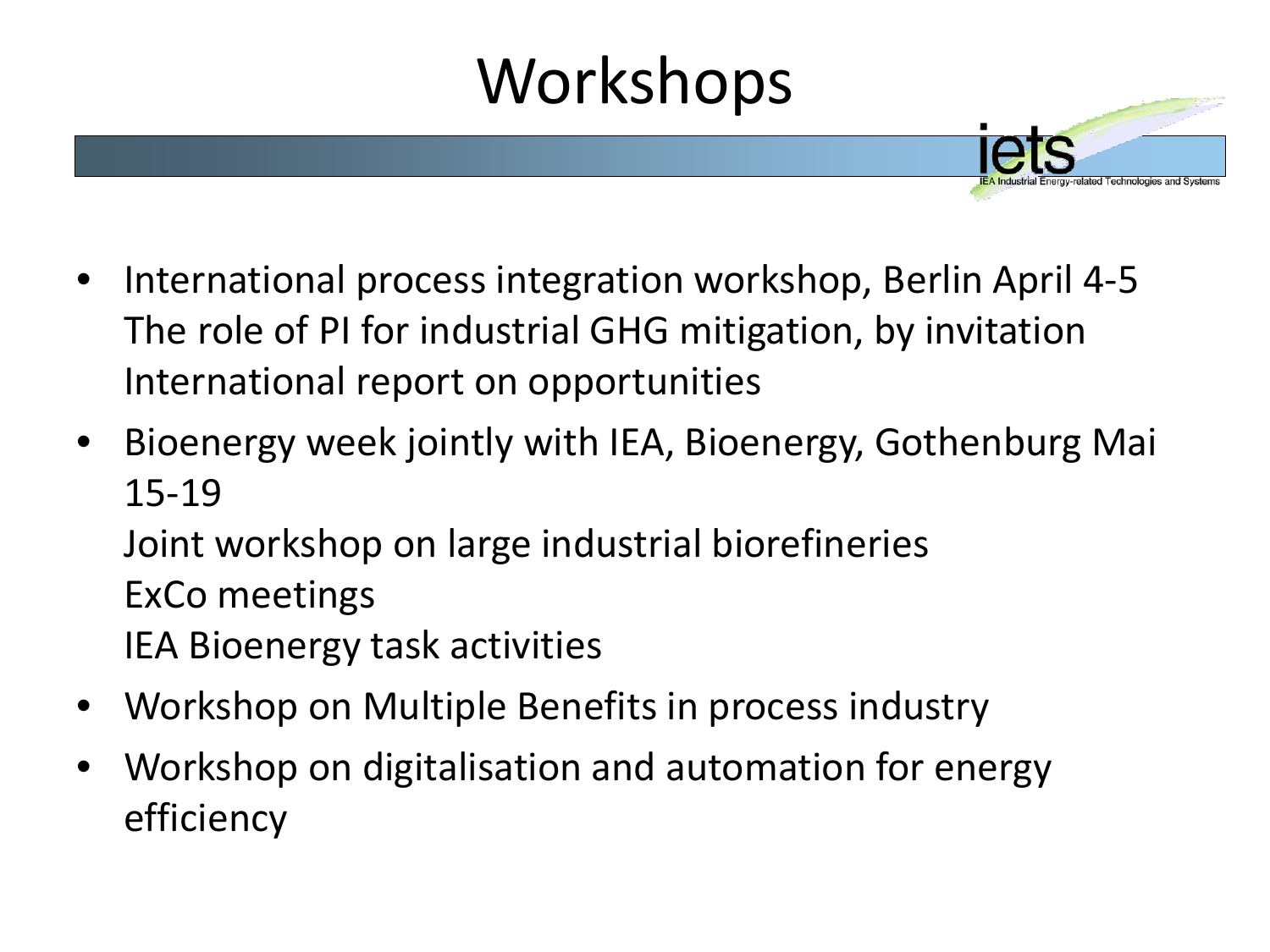## Conclusions

- IETS deals with all aspects of energy in all types of industry
- Our strategy is to develop long-standing annexes, national support groups and allowing non-IETS sponsors for improved knowledge transfer
- Industry involvement is crucial, sometimes as parts of consortia, i. e. academia, industry, society cooperation important
- New technologies and new system solutions important
- We develop inputs for more strategic thinking
- We develop more cooperation with e. g. other TCP:s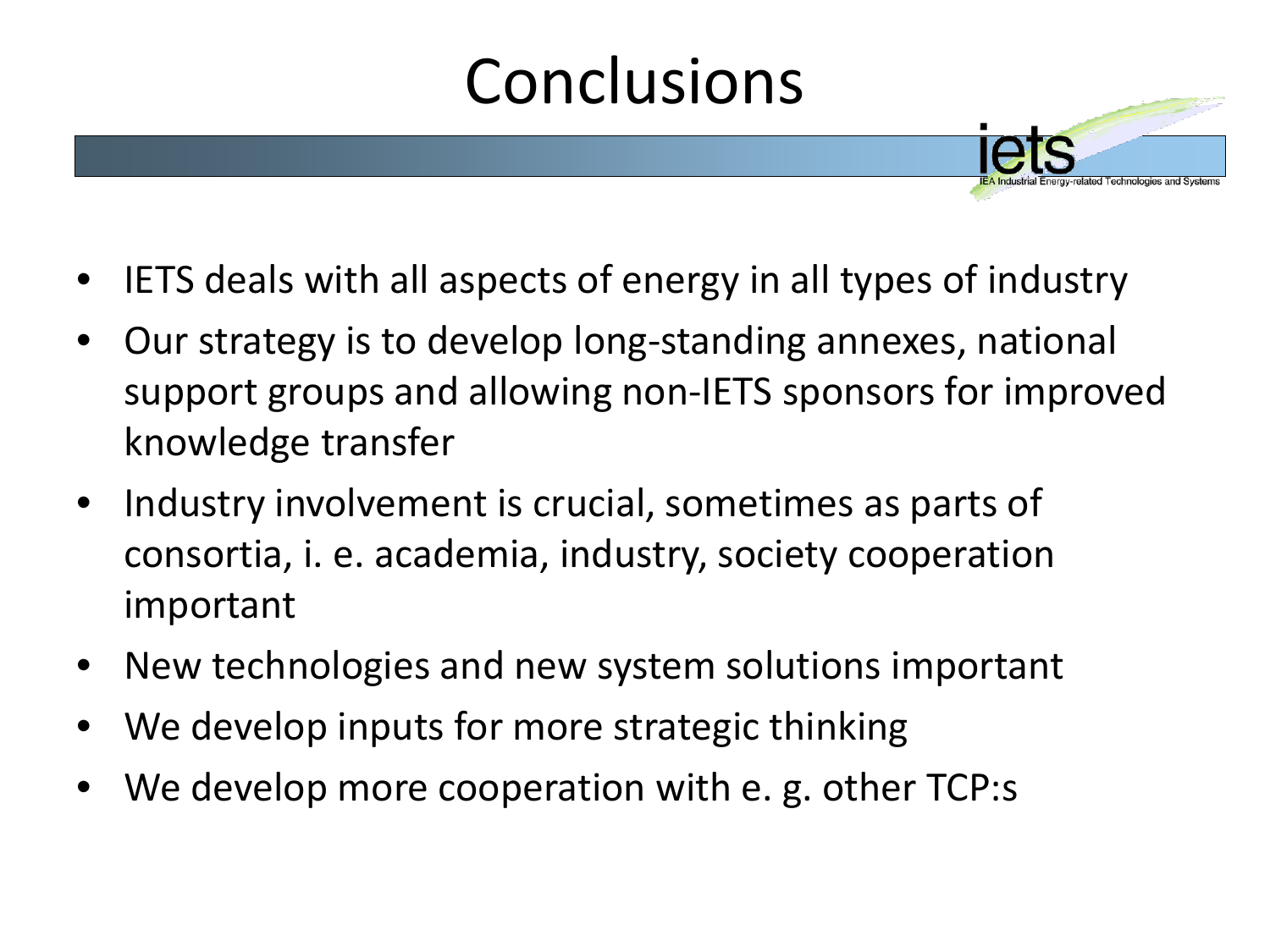

#### **IETS Executive Committee Chair**

Prof. Thore Berntsson, Chalmers University of Technology, Sweden [thore.berntsson@chalmers.se](mailto:thore.berntsson@chalmers.se)

> **Vice Chair** Maurits Clement, NL Energie en Klimaat, Agentschap NL The Netherlands [maurits.clement@agentschapnl.nl](mailto:maurits.clement@agentschapnl.nl)

**Vice Chair** Clemente Pedro Nunes, Instituto Superior Tecnico **Portugal** [pedronunes@gml.pt](mailto:pedronunes@gml.pt)

**IETS Secretariat (Sweden)** Administration & information: Heléne Johansson, Chalmers Industriteknik [helene.johansson@cit.chalmers.se](mailto:helene.johansson@cit.chalmers.se)

Technical support: Per-Åke Franck, CIT Industriell Energi [per-ake.franck@cit.chalmers.se](mailto:per-ake.franck@cit.chalmers.se)

For IETS delegate contacts, visit [http://www.iea-industry.org](http://www.iea-industry.org/)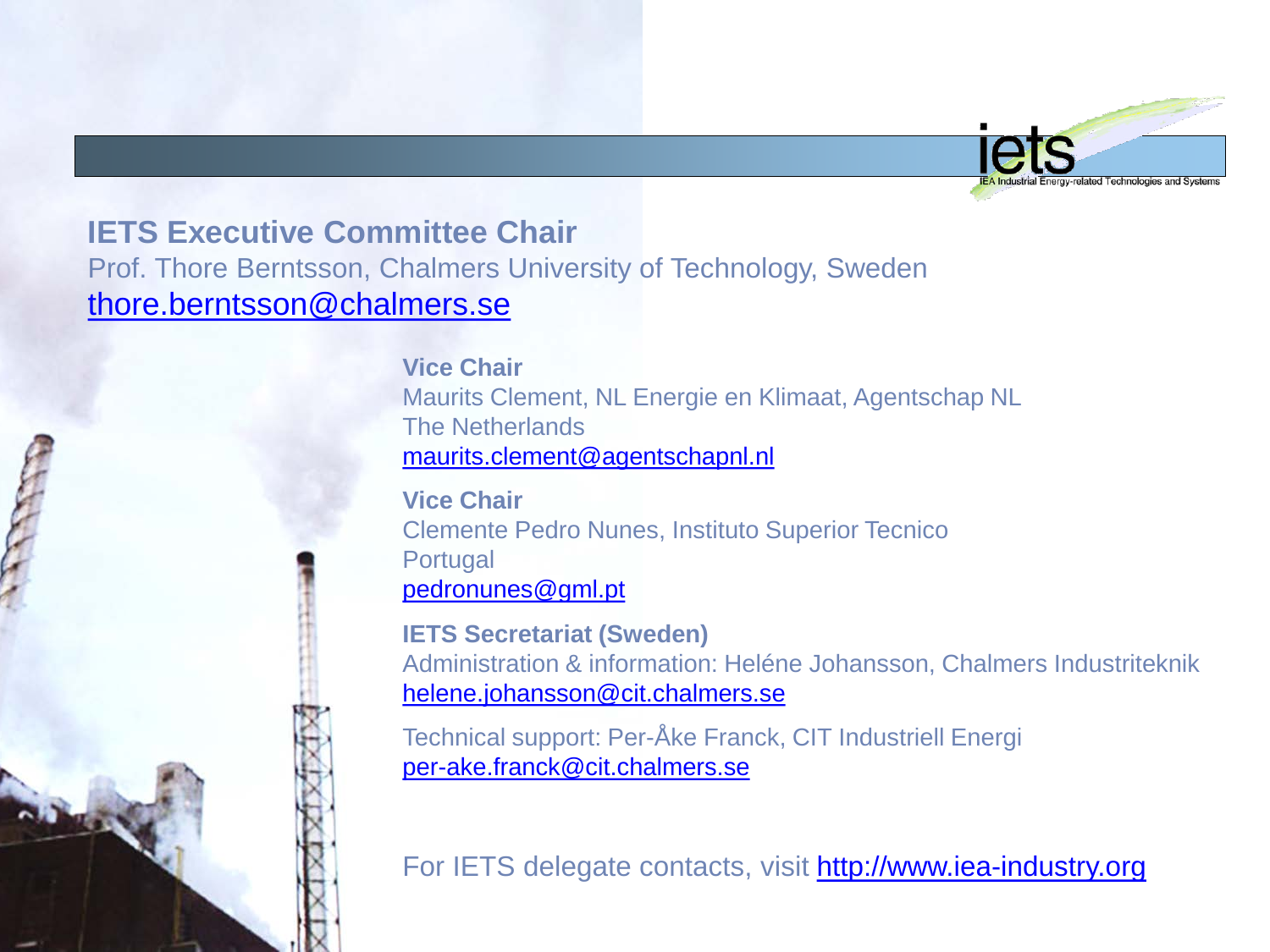#### **Main conclusions from the Process Integration (PI) Jubilee Conference in Gothenburg March 18-20th**

Themes for Day 1, Day 2 and Day 3 were (in short)

- Methodology,
- $\triangleright$  Applications, and
- $\triangleright$  System aspects (environmental perspectives) respectively.

A workshop on teaching aspects on PI was held during the afternoon of day 3.

 $\triangleright$  Three main conclusions from the conference: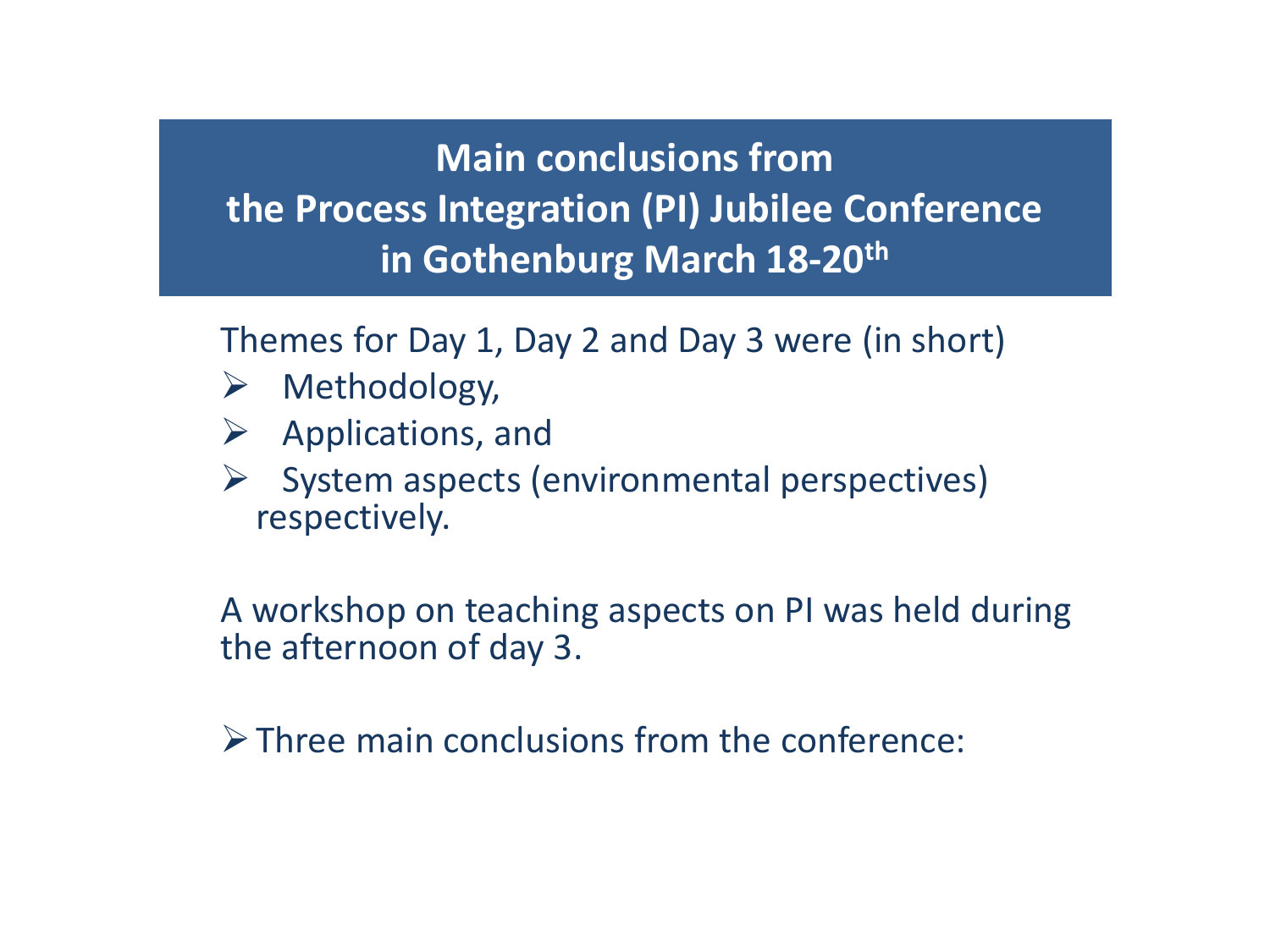### Main Conclusions

- The strategic use of PI in the future
- Need for success stories and application areas
- The academia-industry gap
- The educational concern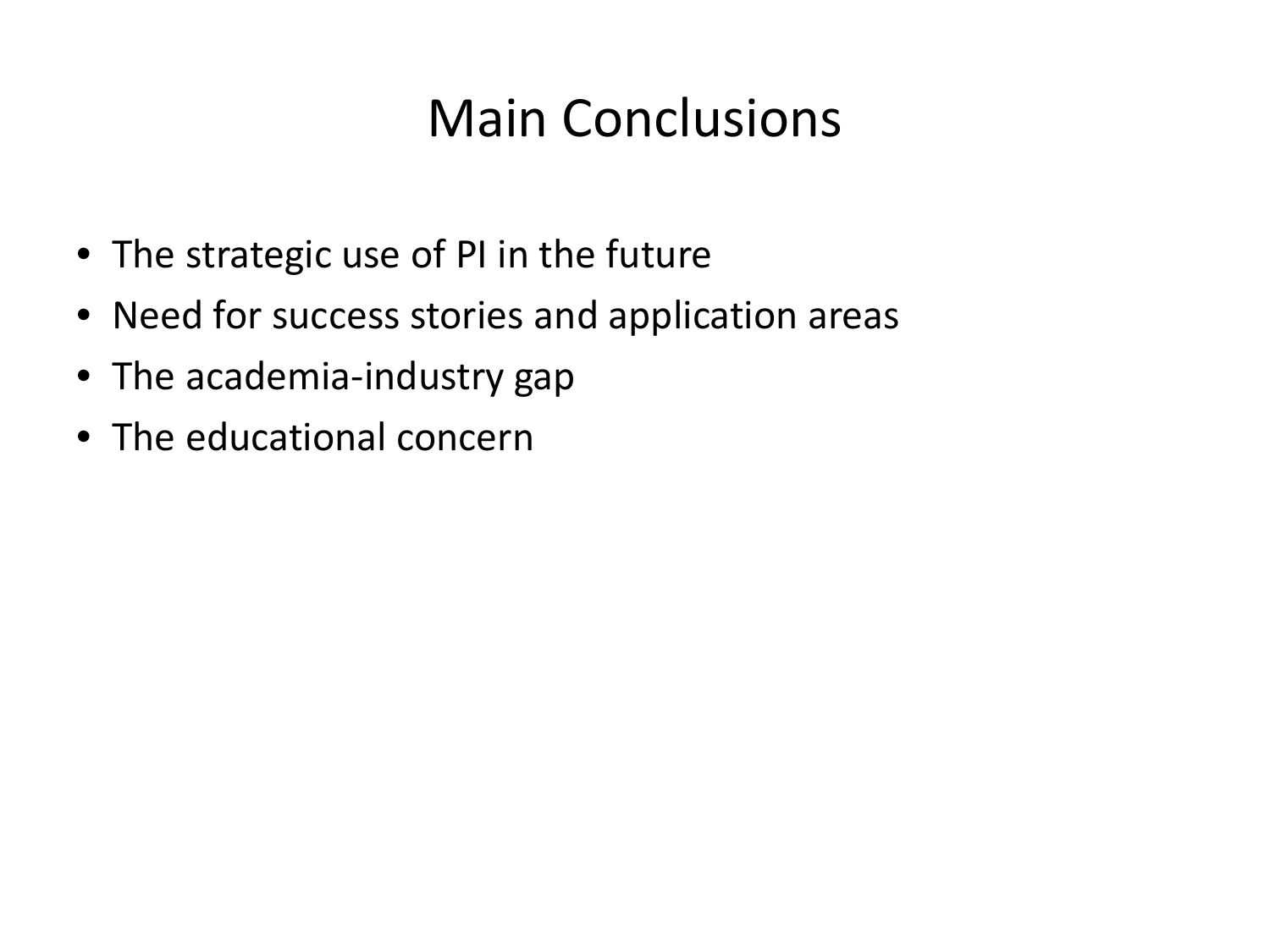#### **Possible tasks in an IETS PI annex**

- PI as a tool for strategic planning (and not only for calculating efficiency improvements in percentage) – what tools are available?
- Success stories and lessons learned What can PI do for industry? (Includes identifying industrial needs, since those may be assumed but not confirmed.)
- Address the possible approaching scarcity of good engineers. Identify success stories in this aspect as well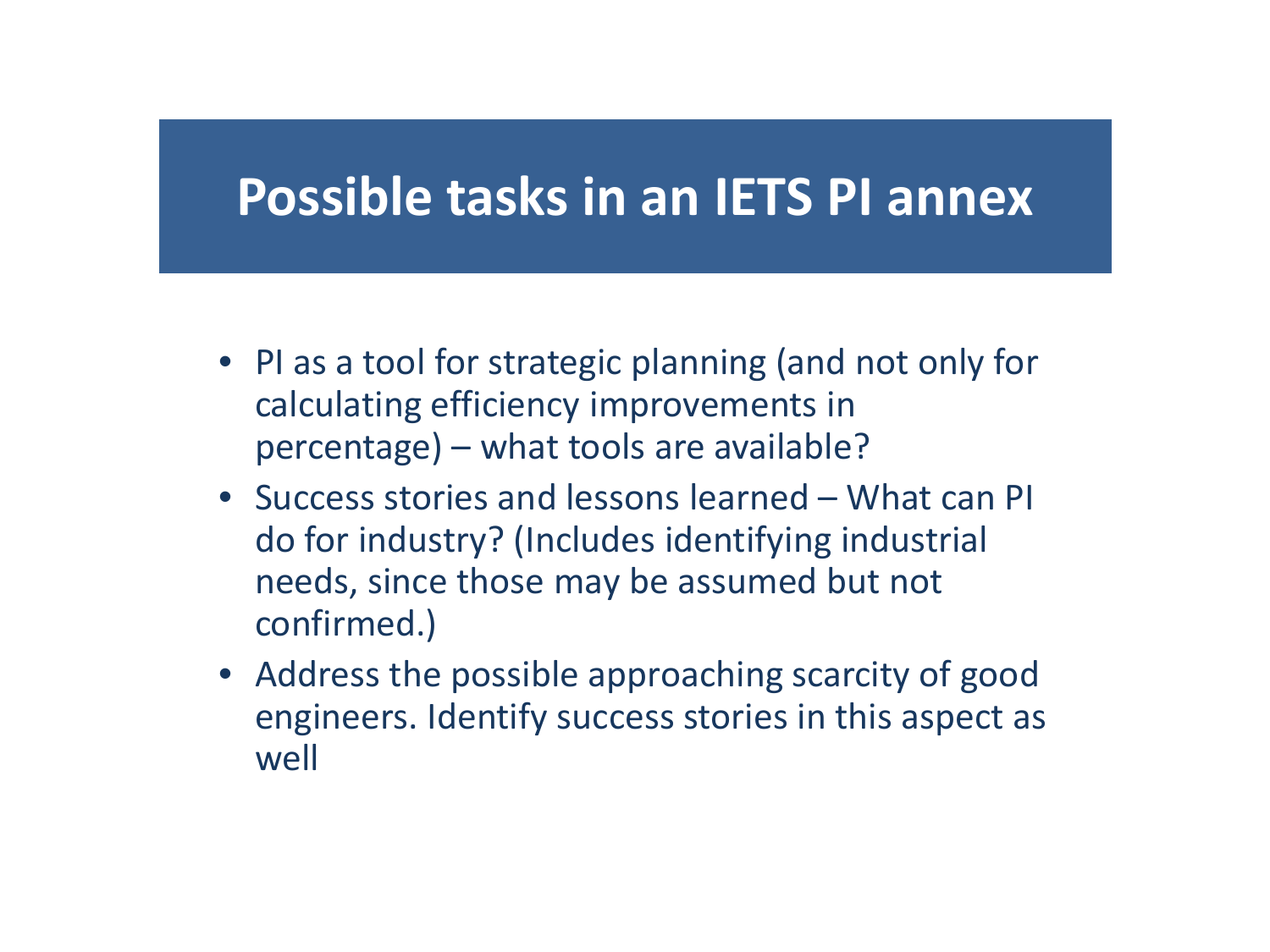#### Workshop Aims

- •To give an overview of:
	- --New developments
	- --New application areas
	- --Success stories
- Role of PI in future strategic planning
- •Role of PI in industrial GHG mitigation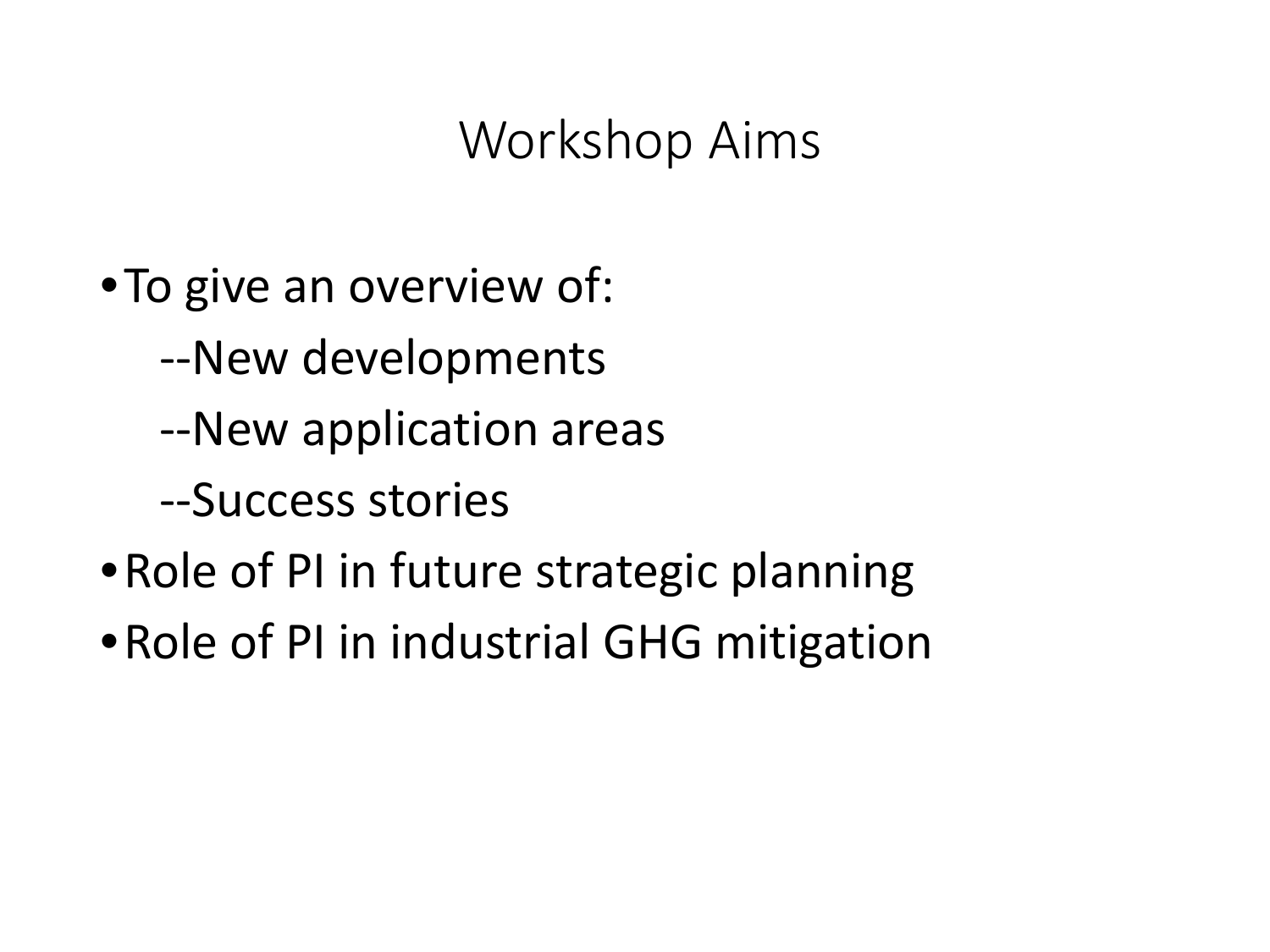#### Outcome

- •Report including
	- --Abstracts from all presentations
	- --All slides from presentations
	- --Summaries from discussions
	- --Main conclusions
	- --Suggestions for further work